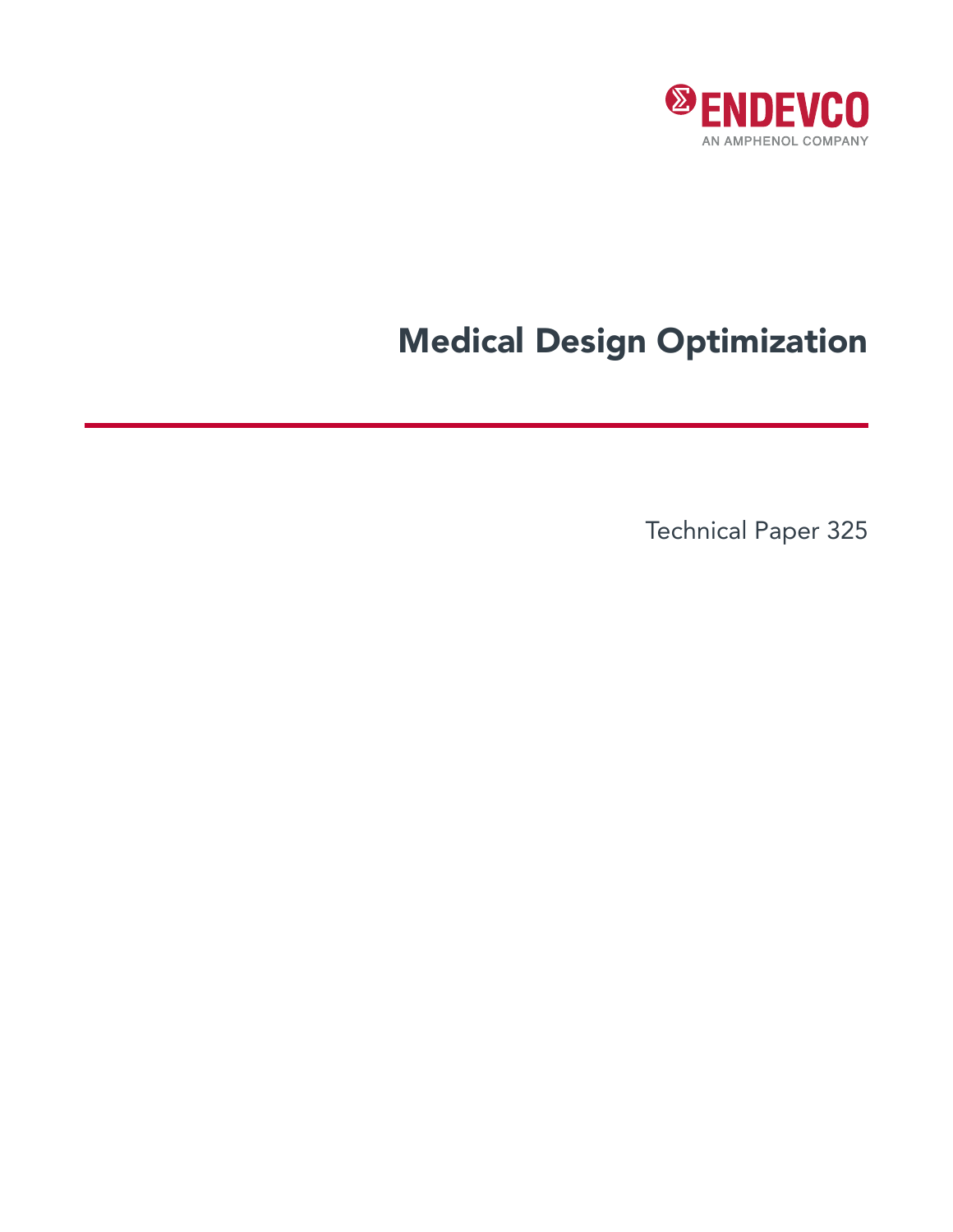## **Are your component providers supplying you with the right testing information?**

Device manufacturers are ultimately responsible for the safety and performance of a finished medical device. Therefore, they need to ensure their component suppliers are providing products that meet precise, critical specifications. This article examines the topic of supplier testing and what manufacturers should be demanding from their partners.

Regulatory issues governing the development and sale of medical devices are generally a well understood and necessary aspect of today's global healthcare industry. This ingredient is especially relevant in the United States as applied to long-term implantable medical devices. Historically, government regulatory agencies have relied upon device manufacturers to ensure compliance, as well as to conduct product development and manufacturing activities using accepted industry best practices.

Device manufacturers in turn have relied upon their supply chain of subcomponent providers for components that perform to the standards demanded in the extreme environment known as the human body. But, in many instances, the supply chain is not directly regulated by the same entities that regulate the device manufacturers and, in fact, may be required to answer only for simple performance specifications of their products.

However, this situation has changed dramatically in the last few years. Device complexity continues to increase, and the interrelationship of individual components as they function on a system level has become more critical. In addition, regulatory oversight now dictates that device manufacturers gain a much greater understanding of their supply chain, its capabilities, and the processes and procedures that exist to ensure product quality and robustness. The need for this added level of visibility and the associated infrastructure to support it has been conveyed by the device manufacturers to the supply chain.

One of the major impacts has been in the testing of subcomponents. In the past, when devices were less complex and the regulatory climate less stringent, device manufacturers may have accepted an item for integration into their device based on a manufacturing or performance specification they developed and simply relayed to the supplier. The supplier, as a good business practice, tested their finished product to verify its capabilities, supplied the test data to their customer for approval, and then archived the information. Such records were usually referenced only if a problem arose downstream in the final device manufacturing or testing process.

Today, device manufacturers are requiring much greater depth and scope in testing before accepting a component in order to avoid expensive and time consuming glitches in the production cycle by ensuring quality and performance upfront. In many situations, suppliers have added significant infrastructure and resources to meet these new requirements as a partner in the process. In some cases, the scope of testing can lengthen the product development timeline and should be taken into account in terms of cost and delivery planning.

This challenge is being successfully addressed by innovative and customer-centric suppliers working closely with their device manufacturer partners. In fact, it represents a tremendous opportunity for those with the vision and resources to respond. At Endevco, for example, the company has addressed the need for specialized testing capabilities by developing unique test fixtures and customized testing protocols to provide customers with the data needed to satisfy the requirements placed on them by regulatory agencies. These capabilities enable modification of prototype versions of new sensor designs to allow for pre-launch testing at the customer, leveraging the combined expertise of supplier and manufacturer.

The battery of tests needed to confirm device performance, robustness, and reliability is extensive. Both mechanical and electrical testing are required.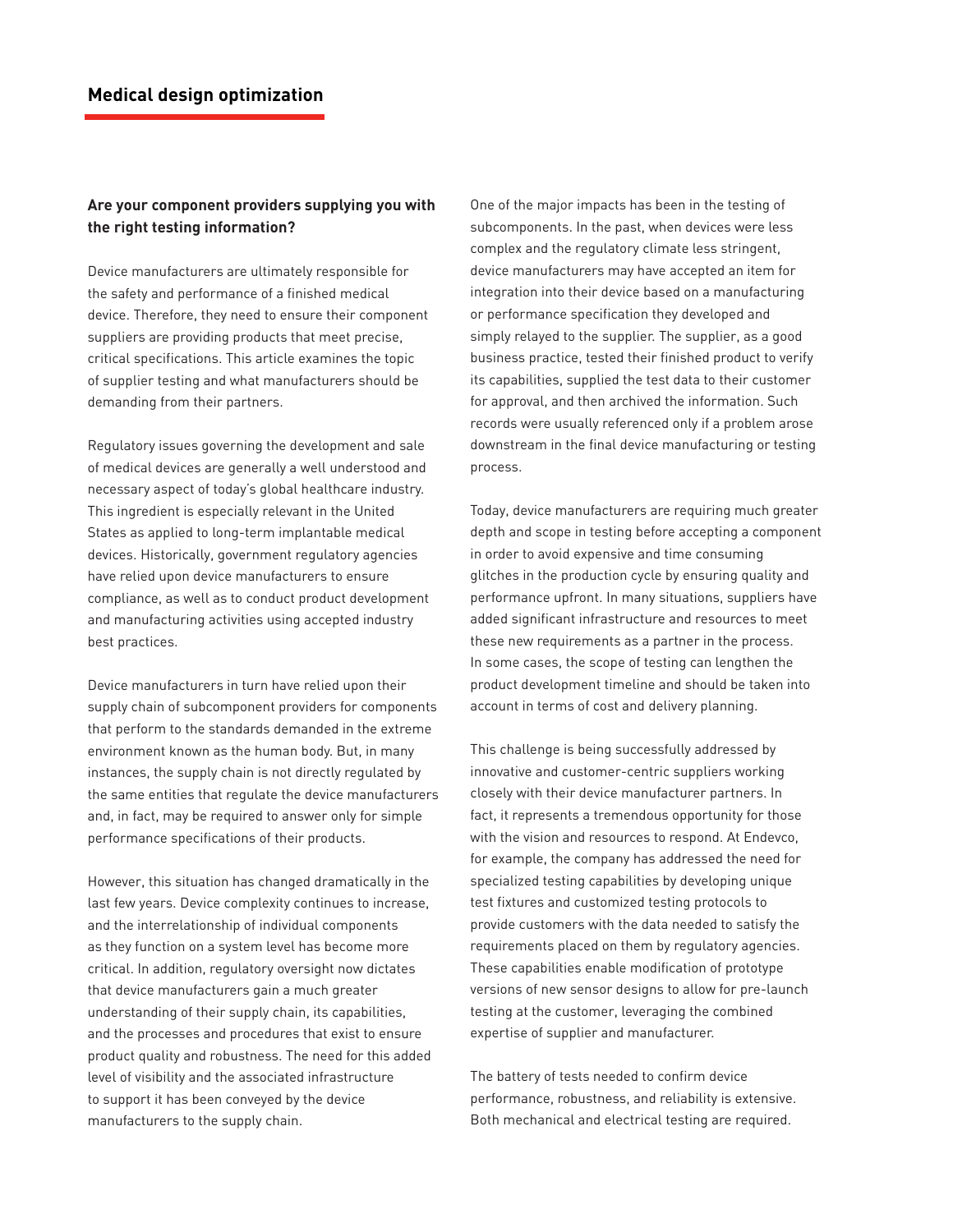

**Figure 1 The Endevco model 40366 surface-mount, variable capacitance accelerometer is rigorously tested to provide consistently high repeatability and high reliability in a small package.**

Some of the basic tests performed on sensing devices for medical applications vary, depending on the core technology (MEMS vs. piezoelectric), but would typically include:

- **> Capacitance at 0 g**
- **> Capacitance difference between sensor subcomponents**
- **> Sensitivity**
- **> Sensitivity difference between sensor subcomponents**
- **> Stops**
- **> Voltage repeatability**
- **> Electrical isolation**
- **> Series resistance**
- **> Base strain sensitivity**
- **> Thermal transient response**
- **> Cross-axis sensitivity for multi-axis devices**
- **> Shear (destructive and non-destructive) to test internal subcomponent bonds**

Figure 2 offers an example of the data generated in a test for sensitivity. In this case, the customer required verification of the interconnect reliability for the Endevco 40366 VC accelerometer for multiple mounting schemes and that it would exceed JEDEC JESD22-A104B, Cond. B thermal cycling conditions. Sensitivity measurements confirmed the interconnect viability and suggested preferred scenarios for the solder mounting technique.

Device manufacturers are facing increasingly competitive market forces and sharing these pressures with the supply chain by seeking cost reductions, increased holding of consignment inventory, and improved response to product demand fluctuations. The supply chain is being challenged with the dual and opposing issues of market driven cost reduction and customer driven increases in infrastructure, costs, and resources.

However, sophisticated testing capabilities present a new opportunity for those in the supply chain willing to step up, with the ultimate result of improving the diversity, health, and long-term stability of the supply chain while meeting the ever increasing demands to support device manufacturers with-in a value-added role. Moreover, society will also benefit, as this trend further enables and enhances the functionality and reliability of the devices many depend upon to improve and extend the quality of their lives.



**Figure 2 Device sensitivity before solder mounting (GREEN), before temperature cycling (ORANGE), after 50 temperature cycles (RED), and after 250 temperature cycles (BLUE). Open diamon (◊) indicates desoldered part.**